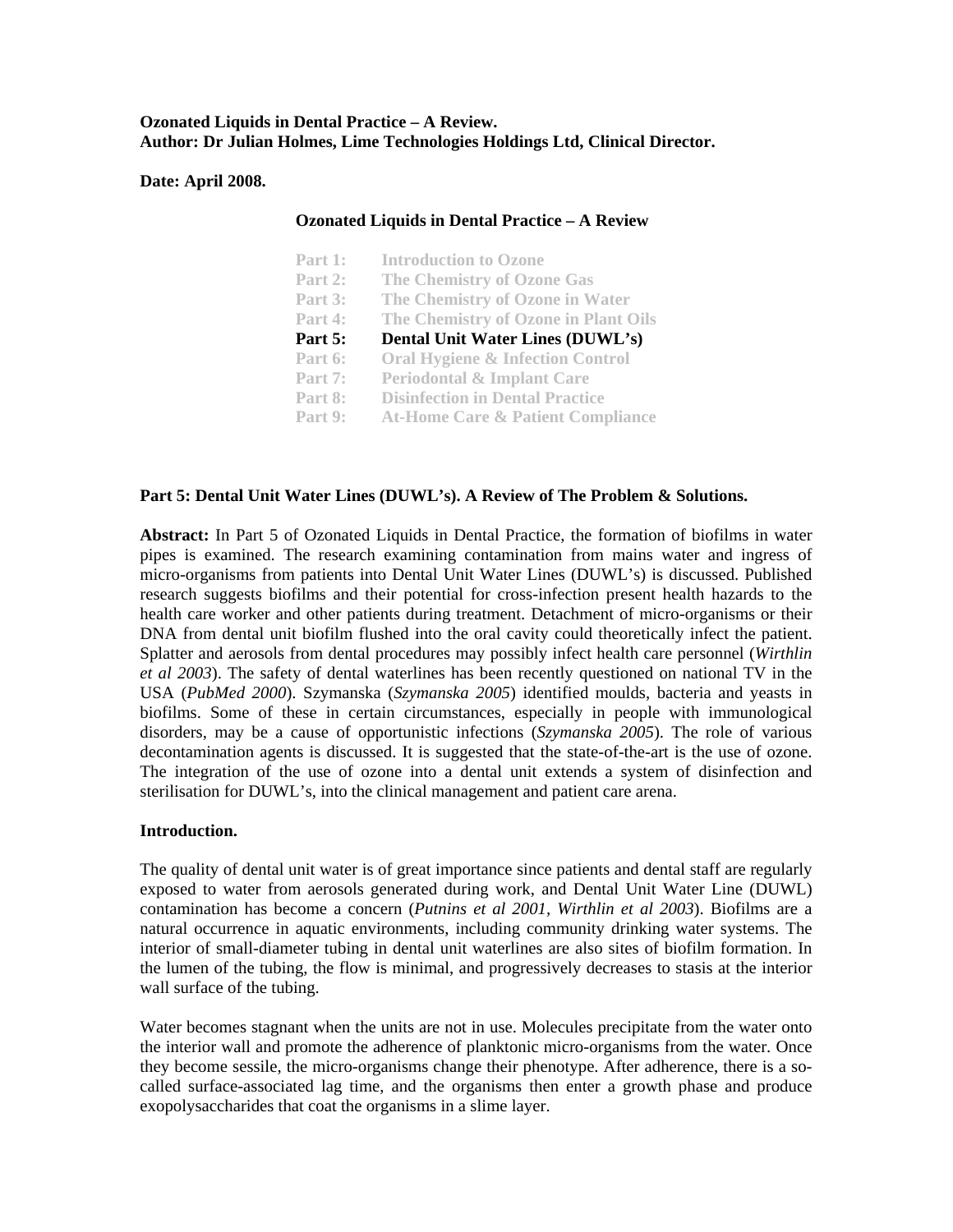Within the biofilm, the micro-organisms can signal one another, transfer nutrients, and exchange genetic material. The insoluble exopolysaccharides shield the micro-organisms from displacement and from penetration by predator organisms, antibiotics, and disinfectants. The external surface layer of micro-organisms is faster growing and may detach as "swarmer" cells. Detachment of micro-organisms from dental unit biofilm flushed into the oral cavity could theoretically infect the patient.

speed and air  $\&$  water spray lines in use were 480 and 1,008 endotoxin units (EU)/ml. This was significantly higher than the mean level of 66 EU/ml found in water samples collected from Splatter and aerosols from dental procedures may possibly infect health care personnel (*Wirthlin et al 2003*). DUWL contamination has become a concern to clinical dentistry (*Putnins et al 2001*).In one study, a viability staining technique identified significantly more bacteria in water than could be cultured (*Putnins et al 2001*). The mean LPS levels in water collected from highadjacent clinic sinks (*Putnins et al 2001*). In order to satisfy water regulations and comply with health and safety legislation dentists should institute infection- control measures to maintain the dental unit water at the standard of less than 200 colony-forming units per ml of aerobic bacteria (*Pankhurst 2003*). However, this may be inadequate with groups of immuno-compromised patients.

Manufacturers are instituting water quality standards for dental units at a time when certain fundamental questions remain unanswered (*Barbeau & Nadeau 1997*):

- what should be measured and what methods should be used?
- do certain disinfection procedures have an opposite effect to the one desired?
- finally, the question of health risks linked to the colonization of waterlines has not been adequately addressed by researchers.

Bacteria have been around for millions of years, and are not without a trick or two of their own when survival is threatened. The vast majority of anti-microbial products act over a period of time. This window of opportunity is used by micro-organisms to evolve new species, termed 'resistance', to these disinfection products.

Modern health care now faces the problem of bacterial strains which are resistant to a wide repel infection. It is an era of opportunistic infection, and as their hosts tend to live in crowded surroundings, conditions are perfect for micro-organism evolution, cross-infection and survival. variety of products. In a world where the life expectancy has been lengthened by pharmaceuticals, micro-organisms are now faced with the ultimate choice of host. The micro-organisms' host is beset with immunological conditions that lower the innate immune system's ability to contain and

in Belfast Dental School could be a risk for immuno-compromised adults and cystic fibrosis DUWL's are ideal environments for the growth of micro-organisms entering dental units from the municipal water supply (*Barbeau 2000*) and from previously treated patients (*Montebugnoli et al, 2004*). Very few cases of cross-infection have been linked directly to contamination in DUWL's, but in an era of sociological changes, this risk has grown proportionally (*Szymanska 2005*). Al Shorman *et al* (*Al Shorman et al 2003*) discussed that Pseudomonas aeruginosa found in DUWL's children for example.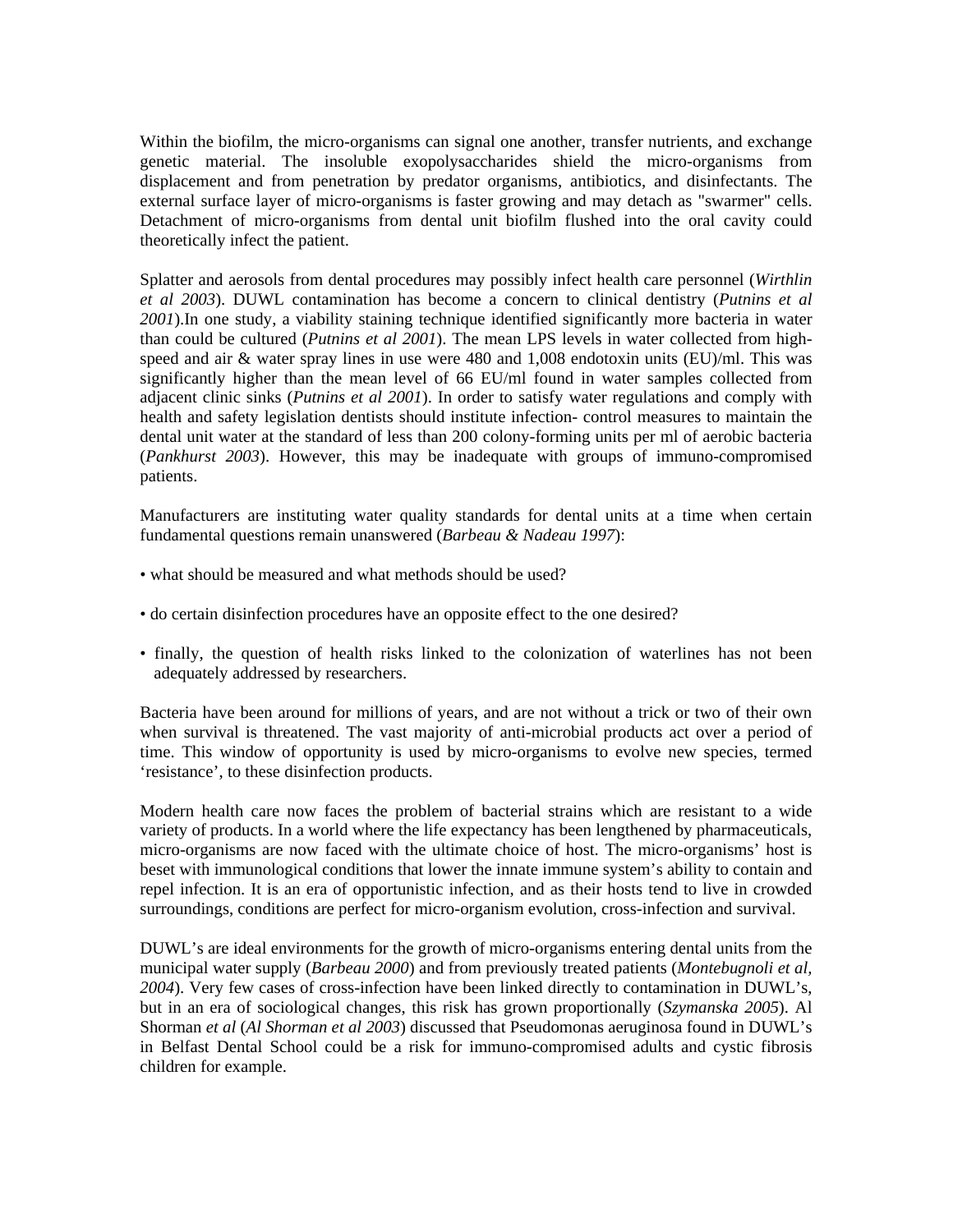#### **Microbiological Studies of DUWL.**

Detachment of micro-organisms from DUWL biofilm flushed into the oral cavity could theoretically infect the patient. Splatter and aerosols from dental procedures may possibly infect health care personnel (*Wirthlin et al 2003*). Health care works do not want to isolate themselves from patients by donning full-protective suits. The use of face masks, transparent shields and high volume suction is now part of every day clinical practice in a dental clinical setting despite wareness that this creates anxiety (*Domingo et al, 2004*) and puts a barrier between the clinical a staff and the patient and carer when present.

number of CFU's were seen again at midday  $(1.15 +/- 1.04)$  (P < 0.05). A Jordanian study (*Al-Hiyasat et al 2007*) illustrated that stasis in DUWL's during non-working time results in the proliferation of the biofilm and colony forming units (CFU's). Overall, the highest counts (log (10) count CFU ml (-1)) were found at the beginning of the working day (1.38  $+/-$  1.05), and the lowest counts after flushing for 2 min (1.10  $+/-$  1.03). An increase in the

Penicillium pusillum, Penicillium turolense, Sclerotium sclerotiorum: yeast-like fungi: Candida albicans, Candida curvata and other yeasts in a Polish study. Some of them, in certain Various studies have looked at DUWL's to categorise the microbiological flora involved in the formation of biofilms. Szymanska J (*Szymanska 2005*) identified moulds: Aspergillus amstelodami, Aspergillus fumigatus, Aspergillus spp. from Aspergillus glaucus group, Aspergillus repens, Citromyces spp., Geotrichum candidum, Penicillium aspergilliforme, circumstances and especially in people with immunological disorders, may be a cause of opportunistic infections.

86.7% (26/30) of the dental units at the beginning of the working day, and in 73.3% (22/30) after 2 min of flushing and at midday. Conservative dentistry units had the highest counts, followed by In Ireland, Al Shorman *et al* (*Al Shorman et al 2003*) and in Jordan Al-Hiyasat *et al*, (*Al-Hiyasat et al, 2007*) evaluated the extent of Pseudomonas aeruginosa contamination of DUWL's at Dental Teaching Centres. Dental units from clinics in conservative dentistry, periodontology, and prosthodontics were examined in the Jordanian study. Al-Hiyasat *et al* detected P. aeruginosa in periodontology and prosthodontics (P < 0.05). Al Shorman *et al* (*Al Shorman et al 2003*) showed a reduction in the total volume count (TVC) of water from the control unit from  $2.3 \times 104$  (week 1) and 3.4 x 104 CFU/mL after 2 weeks of installation. The primary coloniser was identified (API 20 NE kit) as pure P aeruginosa.

Dental units have been demonstrated to retract saliva from patients under treatment and to release it into the mouths of subjects undergoing the next operation. O'Donnell *et al* (*O'Donnell et al 2006*) found the most common bacterial species cultured from the mains water were Micrococcus luteus and Sphingomonas spp., respectively, the latter of which are known opportunistic pathogens. Montebugnoli *et al* in their 2004 paper (*Montebugnoli et al 2004*) discussed direct person-to-person transmission of periodontal bacteria through saliva.

A polymerase chain reaction-based method was used to investigate periodontal pathogenic bacteria inside DUWL's. The presence of DNA of Actinobacillus actinomycetemcomitans, Porphyromonas gingivalis, Prevotella intermedia, Bacteroides forsythus, Treponema denticola was examined, and positive samples of Prevotella intermedia DNA found. These findings clearly suggest that dental units have the potential to transmit periodontal pathogens between patients.

Porteous *et al* (*Porteous et al 2004*) found non-tuberculosis mycobacteria in DUWL at a hospital dentistry clinic where immuno-compromised patients are seen. Mycobacterium simiae was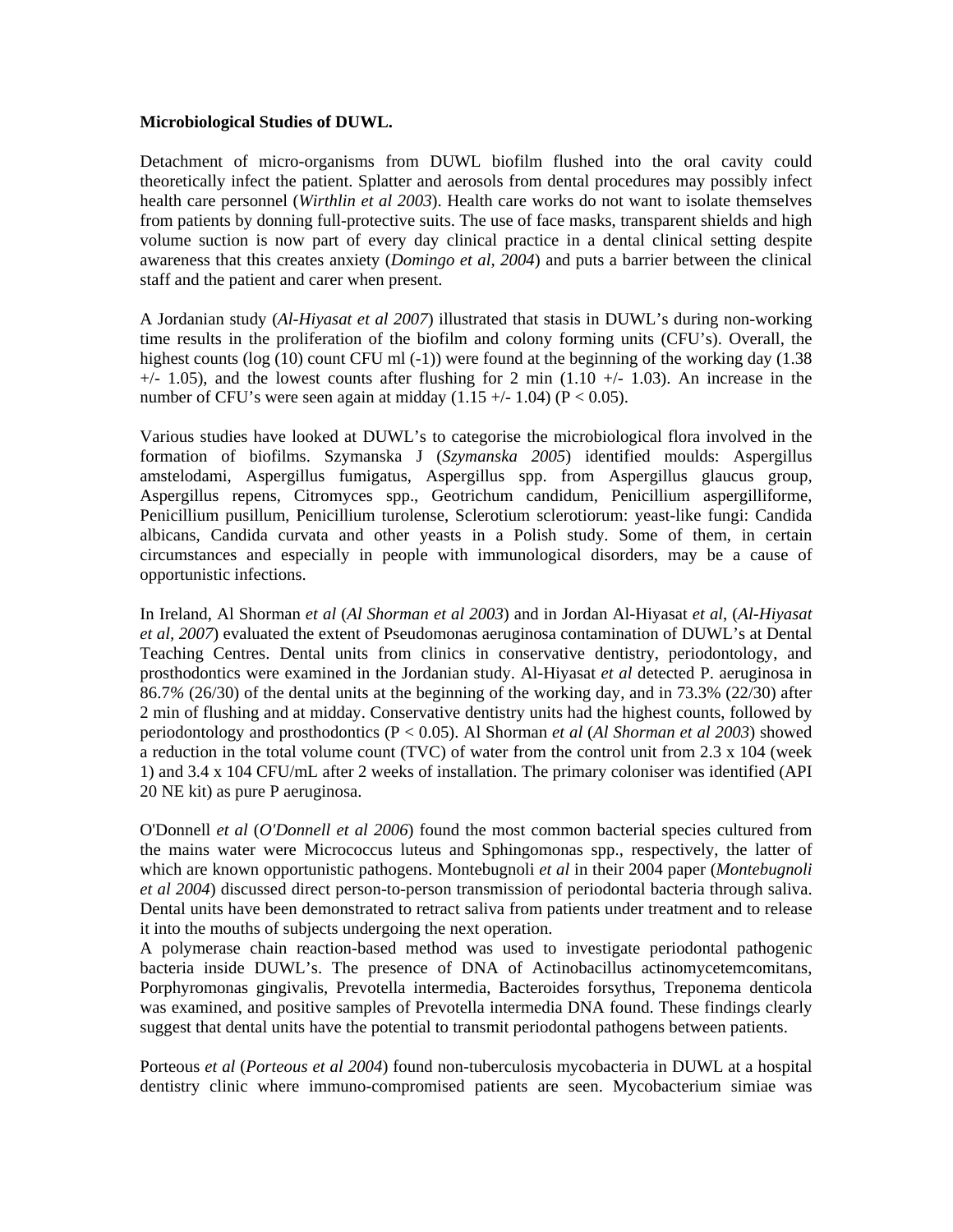isolated from one of the four pre-treatment samples and from two of the four post-treatment samples. Mycobacterium mucogenicum was isolated from one of the four post-treatment samples.

## **Microbiological Studies of Turbine and 3-in-1 Spray.**

bio-aerosol formed during dental conservative treatment. The air was collected in the space between the patient and dentist. The study was conducted on 25 operative units and had two stages: before application of a DUWL disinfectant and after a 2-week application of disinfection A study in 2005 by Szymanska (*Szymanska 2005*) examined bacterial endotoxin concentration in the water flowing from a high-speed hand piece of a dental unit and in the air contained in the procedure.

The research showed that the mean concentration of bacterial endotoxin in the water flowing from high-speed hand pieces was significantly reduced after the use of a disinfectant. The mean concentration of bacterial endotoxin in the air was similar at both stages - before and after application of waterline decontamination procedure.

The study showed that in dental air-water aerosol, water is the main source of bacterial endotoxin contaminating the aerosol during the work with dental hand pieces.

In Japan, Kohno *et al (Kohno et al 2004)* found that the mean viable bacteria count was 910 -/+ 190 CFU/ml at the end of dental hand pieces, and 521 -/+ 116 CFU/ml at the end of three-way syringes.

## Contamination of DUWL with Cleaning Fluid Residue and Resin Bonding Issues.

intermittent and continuous chemical treatments for DUWL have been developed and marketed. Roberts et al (Roberts et al 2000) researched the possible effect of continuous chemical treatment regimens on dentin-bonding agents. Four proposed antimicrobial agents for use in DUWL on dentin bond strength were examined. The authors used a fifth-generation dentin-bonding agent to In response to concerns of bacterial biofilm colonization of DUWL, a wide range of commercial bond composite cylinders to molar dentin surfaces. They then used selected antimicrobial agents as rinsing agents after conditioning.

strength compared with sodium hypochlorite and citric acid regimens. The clinical implications of this 2000 research were that DUWL antimicrobial agents may adversely affect dentin bonding The composite cylinders were shear tested, and their fracture strengths were compared statistically. All proposed antimicrobial agents reduced dentin bond strength. Proposed waterline treatment regimens of a diluted mouth rinse and chlorhexidine significantly reduced dentin bond strength.

DUWL disinfected using a diluted mouthwash solution may be used while bonding resin-based omposite to either enamel or dentin. However dental mouth wash is not a particularly good c A 2001 study showed there was no significant difference in shear bond strengths of resin-based composite to tooth structure when rinsed with distilled water mixed with mouthwash, distilled water or water from a municipal source (*Knight et al 2001*). The clinical implication is that sterilizing medium.

were randomly assigned to six treatment groups. One-way ANOVA revealed a significant Another 2001 study suggested that DUWL biocides may adversely affect adhesion of resin to enamel (*Taylor-Hardy et al 2001*). This study evaluated the effects of chemical biocides used to control dental unit waterline biofilm on the bond strength of resin to enamel. Sixty bovine teeth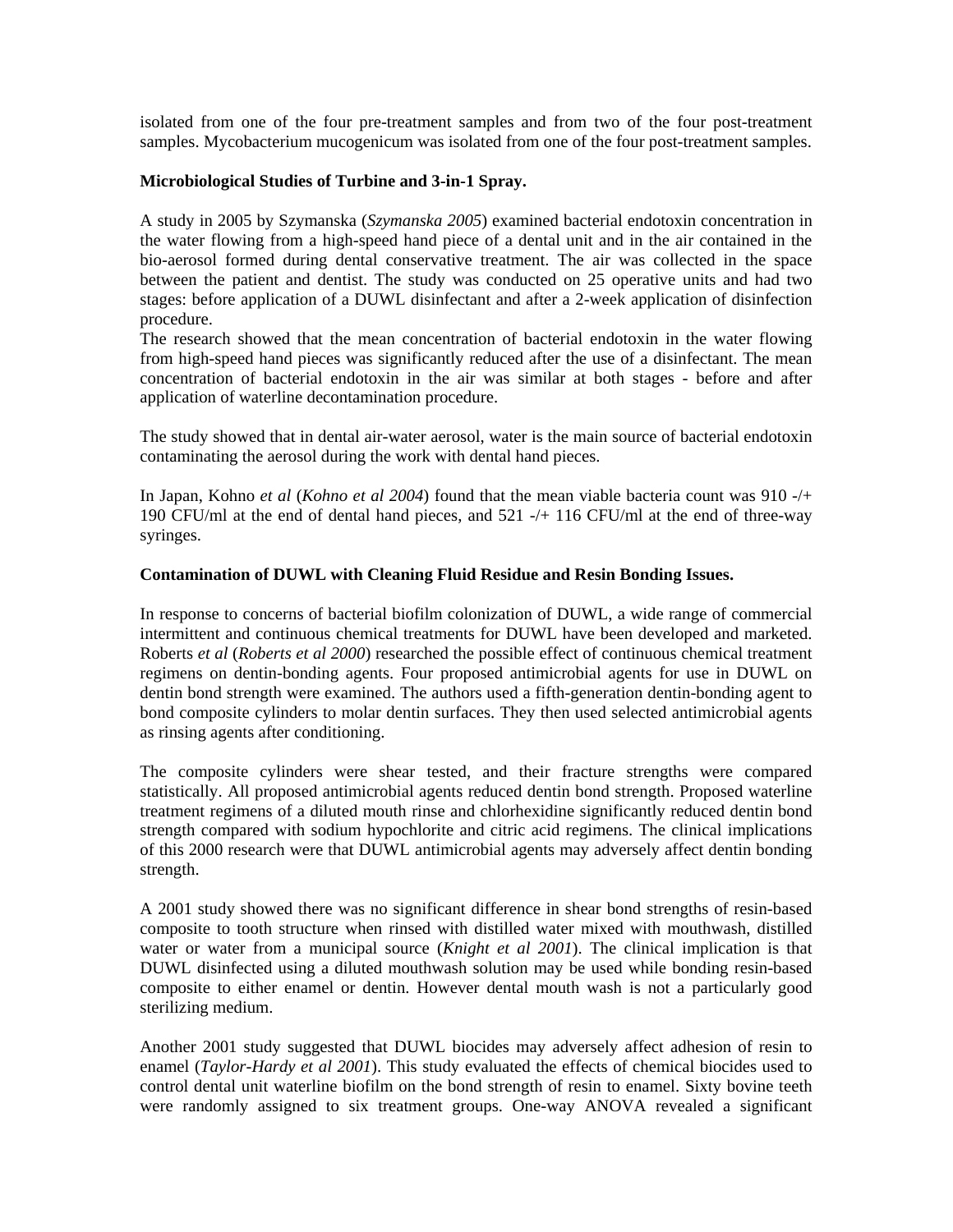difference in means ( $p < 0.001$ ) and Tukey's multiple range test indicated that three of the experimental groups had significantly lower mean shear bond strengths than the control ( $p <$  $0.05$ ).

and dental hard tissues. A 2004 study examined the effects of biocide contamination of DUWL (*von Fraunhofer et al 2004*). In their closing discussion, they comment on the varying reports on the effects of such agents on the bond strength of restorative dental materials and, particularly, between these agents

Failure of the enamel-resin bond can lead to marginal micro-leakage around the periphery of the restoration. Failure of this margins results in staining – the ingress of diet-related chromogenic organic molecules, establishment of the acid-niche environment, and eventual failure of the restorative care.

application onwards, points to the use of ozone as the DUWL sterilisation method of choice and state-of-the-art. Con-current studies have shown that ozone does not interfere with dental material The outstanding results of the Al Shorman *et al* (*Al Shorman et al 2003*) paper, where the bacterial count of samples collected showed a bacterial reduction from 5.2\*103 CFU/ml before treatment to 300 CFU/ml after the first  $O_3$  application and then to 0 CFU/ml after the second bond strengths or material retention (*Campbell et al 2003* and *Abu-Naba'a et al 2004*).

conventional teaching with regards to cavity preparation and dentine bonding protocols. The results from the Holmes J study at 6-months showed that ozone treatment returned *alpha* scores The findings from the Campbell *et al* (*Campbell et al 2003*) study were illustrated in the Holmes study (*Holmes 2004*) where these bonding issues were further examined. After ozone treatment, resin bonding was carried out over *soft, previously-infected dentine*. This flies in the face to all on the UHPS criteria for all restorations placed in this way. It is argued that the incorporation of ozone into a dental unit will have a major impact on the standard of care delivered by a dentist with either limited investment in instrumentation, or those of mediocre skills.

# **Implications in Dental Surgery Wound Healing.**

DUWL's was discussed with relation to surgery. As it was not possible to reduce the CFU count to zero, the authors concluded that the presence of high heterotrophic bacterial counts, sloughing biofilm, and high LPS levels posed a real risk to periodontal wound healing biology. This can be widened to include *any* form of dental surgery from tooth removal, to implant placement. Most In the Putnins *et al* (*Putnins et al 2001*) paper in 2001, the role of the infective biofilm in dental practices in the western world use sterile saline, but it other areas of the world this is not available for routine use. The incorporation of ozone would of course revolutionise not only the pre- and post- surgical aspects, but the surgical process itself. Ozone is known to encourage wound healing as well as control and prevent opportunistic infection (*Bocci 1994*).

#### **Solutions to the Infective Biofilm.**

effectiveness of American Dental Association (ADA) recommended approaches for reducing UWL contamination were investigated using newly installed dental units. Over a 2-month D period, the authors studied independent water reservoirs, a sodium hypochlorite disinfection regimen, daily draining and purging of DUWL's and point-of-use filters by assessing microbial In a study from the United States of America in 1997 (*Murdoch-Kinch et al 1997*) the contamination and biofilm development using scanning electron microscopy. The findings demonstrate that DUWL contamination can be controlled when dental personnel use available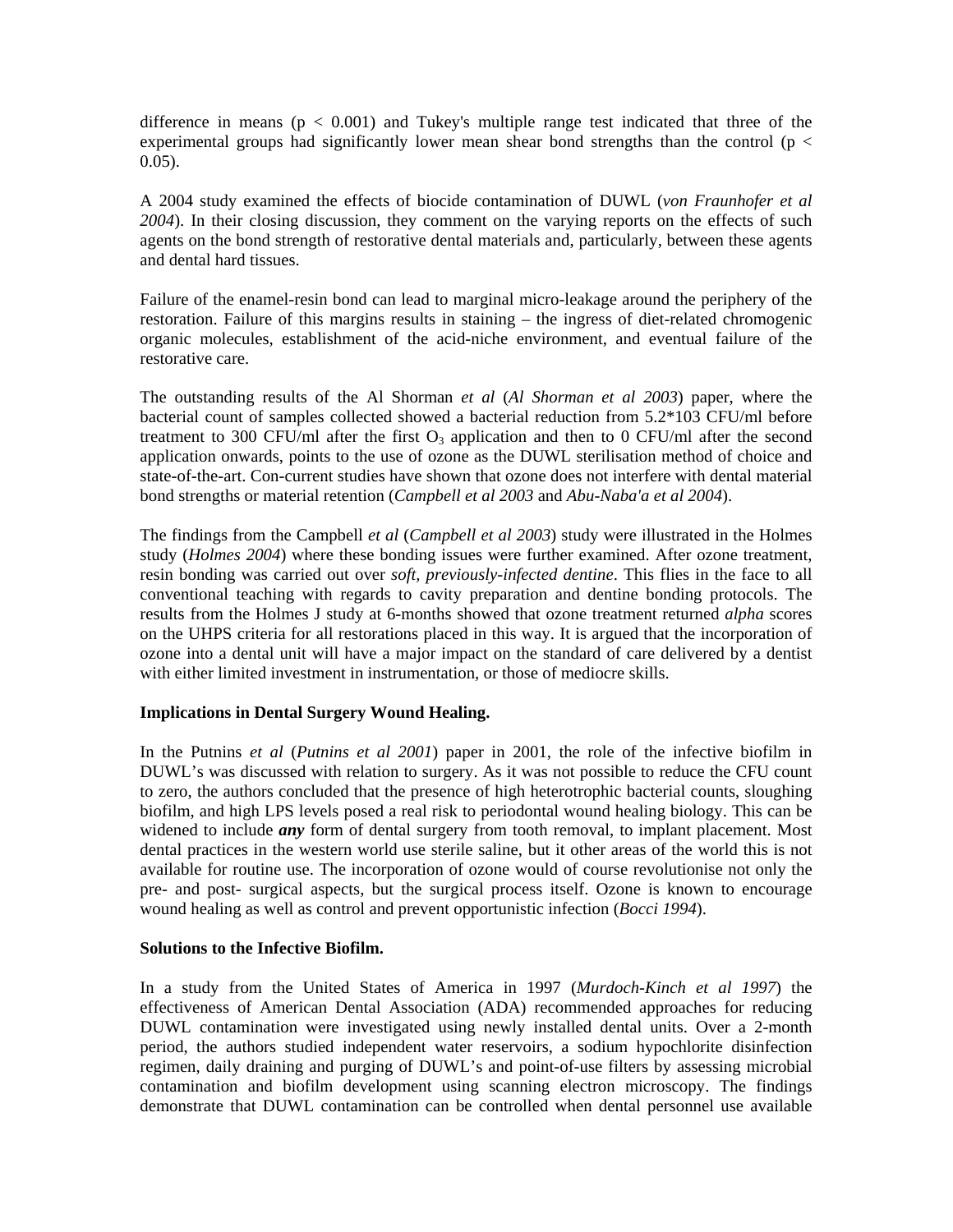technologies and adhere to recommended maintenance protocols. However, employee compliance with instructions is an issue, in the same way the dental profession whinge about patient compliance to oral hygiene instructions and dietary advice.

In Jordan, Al-Hiyasat *et al*, (*Al-Hiyasat et al 2007*) found that flushing the dental unit for 2 minutes significantly reduced the counts of P. aeruginosa, but flushing with infected water is not going to eliminate the biofilm, nor will it reduce the CFU count to zero.

Another study from the USA in 2002 (*Cobb et al 2002*) concluded that after four minutes of DUWL's produced a statistically significant reduction in planktonic bacteria at each time interval ompared to the baseline and between each successive time interval. However, the level of CFU's c continuous flushing (the current ADA recommendation), all waterlines still harboured CFU levels that exceed current ADA recommendations. Cobb CM *et al* concluded that water flushing of after four minutes of continuous water flushing still exceeded the current ADA recommendations for acceptable levels of micro-organisms.

comparison with other products, and is not a strong irritant. These authors concluded that ontrolling DUWL biofilm would have beneficial effects on nosocomial infections. c Wirthlin *et al* (*Wirthlin et al 2003*) in their 2003 paper showed that chlorine dioxide waterline cleaners are effective in decontaminating DUWL biofilms. Chlorine dioxide has advantages over other chlorine products: it does not form carcinogenic compounds, has a long shelf-life in

experimental dental plaque was exposed to ozonated water, the number of viable S. mutans remarkably decreased. These researchers noted that ozonated water strongly inhibited the A study published by Nagayoshi, Fukuizumi *et al* (*Nagayoshi, Fukuizumi et al 2004*) examined the effect of ozonated water on oral micro-organisms and dental plaque. Almost no microorganisms were detected after being treated with ozonated water  $(4 \text{ mg/l})$  for 10 s. When the accumulation of experimental dental plaque in vitro. After the dental plaque samples from human subjects were exposed to ozonated water in vitro, almost no viable bacterial cells were detected. These results suggest that ozonated water should be useful in reducing the infections caused by oral micro-organisms in dental plaque.

mutans invading dentinal tubules significantly decreased. These researchers concluded that used with ultrasonic instrumentation, ozonated water application may be useful for endodontic therapy. A further study by Nagayoshi, Kitamura *et al* (*Nagayoshi, Kitamura, et al 2004*) examined the effect of ozonated water against Enterococcus faecalis and Streptococcus mutans infections in vitro in bovine dentin. After irrigation with ozonated water, the viability of E. faecalis and S.

with minimal effort by dental staff (Montebugnoli et al 2004). Porteous et al urged dental Kohno *et al* in 2004 (*Kohno et al 2004*) published their results that indicated acidic electrolyzed water could be applied as an appropriate measure against bacterial contamination of the DUWL. Montebugnoli L *et al* concluded in their 2004 paper that dental manufacturers should be invited to design dental units that incorporate automated devices to disinfect DUWL's between patients practitioners in 2004 (*Porteous et al 2004*) to understand the limitations of available DUWL treatments, and to consider the use of sterile water for non-surgical, as well as surgical, treatment of immuno-compromised patients to reduce the risk of cross infection.

fungal decontamination of DUWL's. In another paper from 2005 titled 'Microbiological Studies' In 2005, Szymanska (*Szymanska 2005*) concluded that the application of a disinfection product containing hydrogen peroxide caused a significant decrease both in the number of total fungi and individual fungal species. This confirmed his assertion that hydrogen peroxide was effective for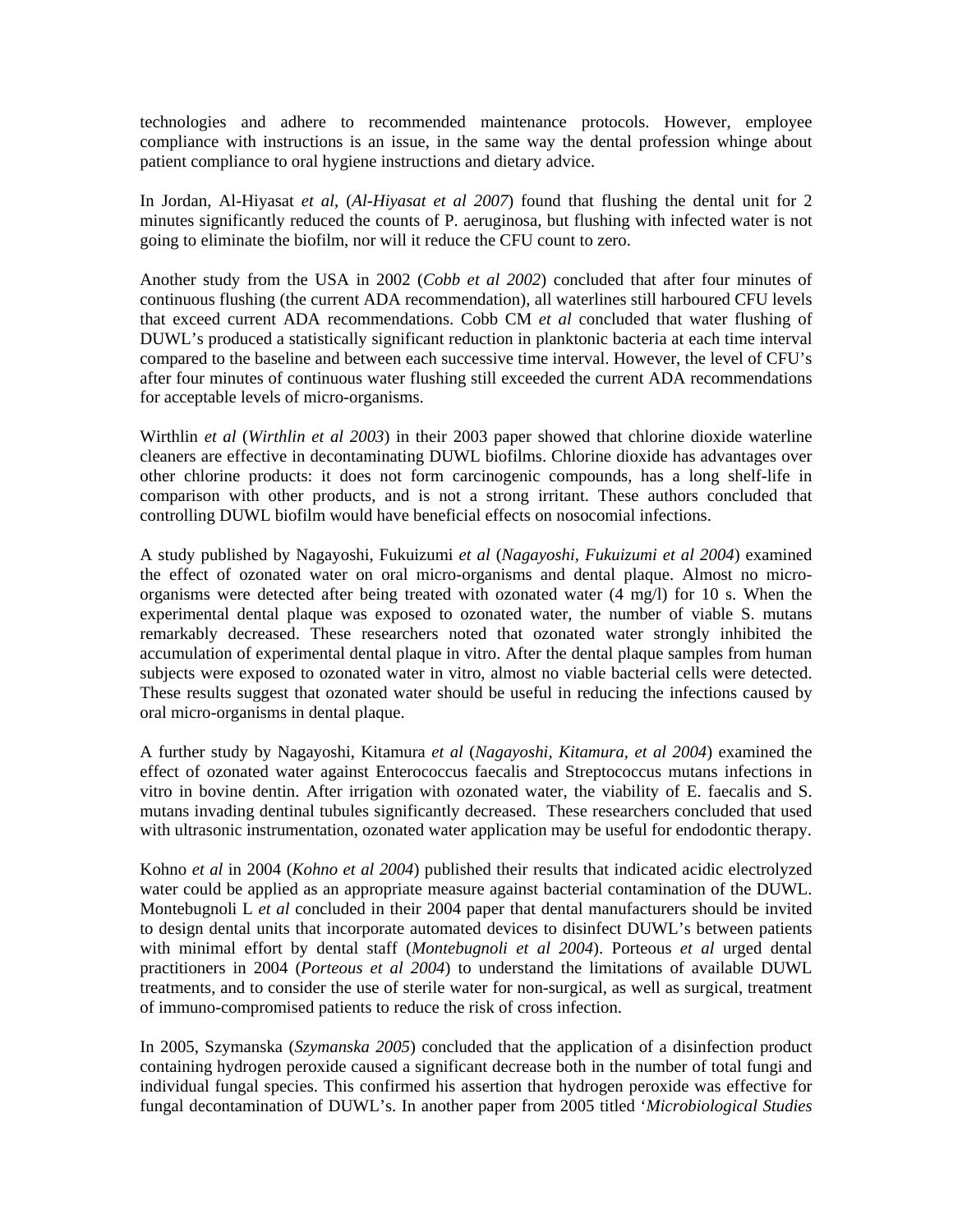*of Turbine Spray*', Szymanska commented that the application of a user-friendly water disinfectant to significantly decrease endotoxin concentration in the aerosol is one of recommended methods to reduce health risk.

O'Donnell *et al* (*O'Donnell et al 2006*) discussed a Water Management System, described as 'an integrated and automated DUW cleaning system'. This was investigated over a 12-month period. The system uses hydrogen peroxide- and silver ion-containing disinfectants in a once-weekly disinfection protocol.

system. The use of  $O_3$  mushroomed until the inter-war periods, when the advent of cheap chlorine saw the use of  $O_3$  decline. The pharmaceutical industry began to flood the market with the wide Ozone has been used for purification of water due to its efficiency and lack of side effects. It has been used in the medical profession since the late 19th Century to treat infections and aid wound healing. In the 1920's Dr Edwin Parr, a Swiss dentist started, to use  $O_3$  as part of his disinfection variety of anti-microbials we know today.

product resistant. The micro-organisms' host is beset with immunological conditions that lower the innate immune system's ability to contain and repel infection. And there is a trend to The vast majority of anti-microbial products act to kill micro-organisms over a period of time. This window of opportunity is used by bacteria to evolve resistance to these disinfection products, and modern health care now faces the problem of bacterial strains which are multipleincreased life span that requires pharmaceutical products for continued survival. The risk of cross-infection into this group of the population cannot be over looked.

Looked at in terms of '*What is the perfect anti-microbial agent?*', ozone would seem to fit the required profile. Ozone acts instantly, by oxidising bacteria, fungi, viruses, prions, and their effluent bio-molecules. Micro-organisms cannot evolve fast enough to develop resistance to  $O_3$ , so it remains the 'perfect' disinfection and sterilisation product to use.

However,  $O_3$  is not without its own issues. From a physical property perspective,  $O_3$  is a very unstable gas, and has to be manufactured at the point of use. The equipment to deliver  $O_3$  has an associated cost. But it is a one-time investment that is still more economical than disinfectant use.

Ozone leaves no biocidal traces so the risk of contamination in bonding procedures is removed. The potential health risk with free  $O_3$  in the oral cavity and the work place must be addressed, and this would be carried out as part of the risk assessment and design of the ozone system integrated into the dental unit.

high CFU levels or eliminate the DUWL biofilm. Not surprising, CFU values after  $O_3$  treatment of excess 10,000 CFU were reported. In an early paper from 2002 Cardon *et al* (*Cardon et al 2002*) concluded that an ozonation system evaluated appeared to have no long-term benefit on DUWL biofilm control. However on closer reading, the concentration of  $O_3$  used, 0.01 to 0.06 ppm, would not have been sufficient to lower

damage to the spore's DNA, as wild-type spores were not mutagenised by ozone and wild-type and recA spores exhibited very similar ozone sensitivity. Spores (termed alpha-beta-) lacking the In 2004, Young and Setlow (*Young and Setlow 2004*) determined that ozone does not kill spores by DNA damage. Rather, ozone seems to render the spores defective in germination, perhaps because of damage to the spore's inner membrane. They reported that ozone does not cause two major DNA protective alpha/beta-type small, acid-soluble spore proteins exhibited decreased ozone resistance but were also not mutagenised by ozone, and alpha-beta- and alpha-beta-recA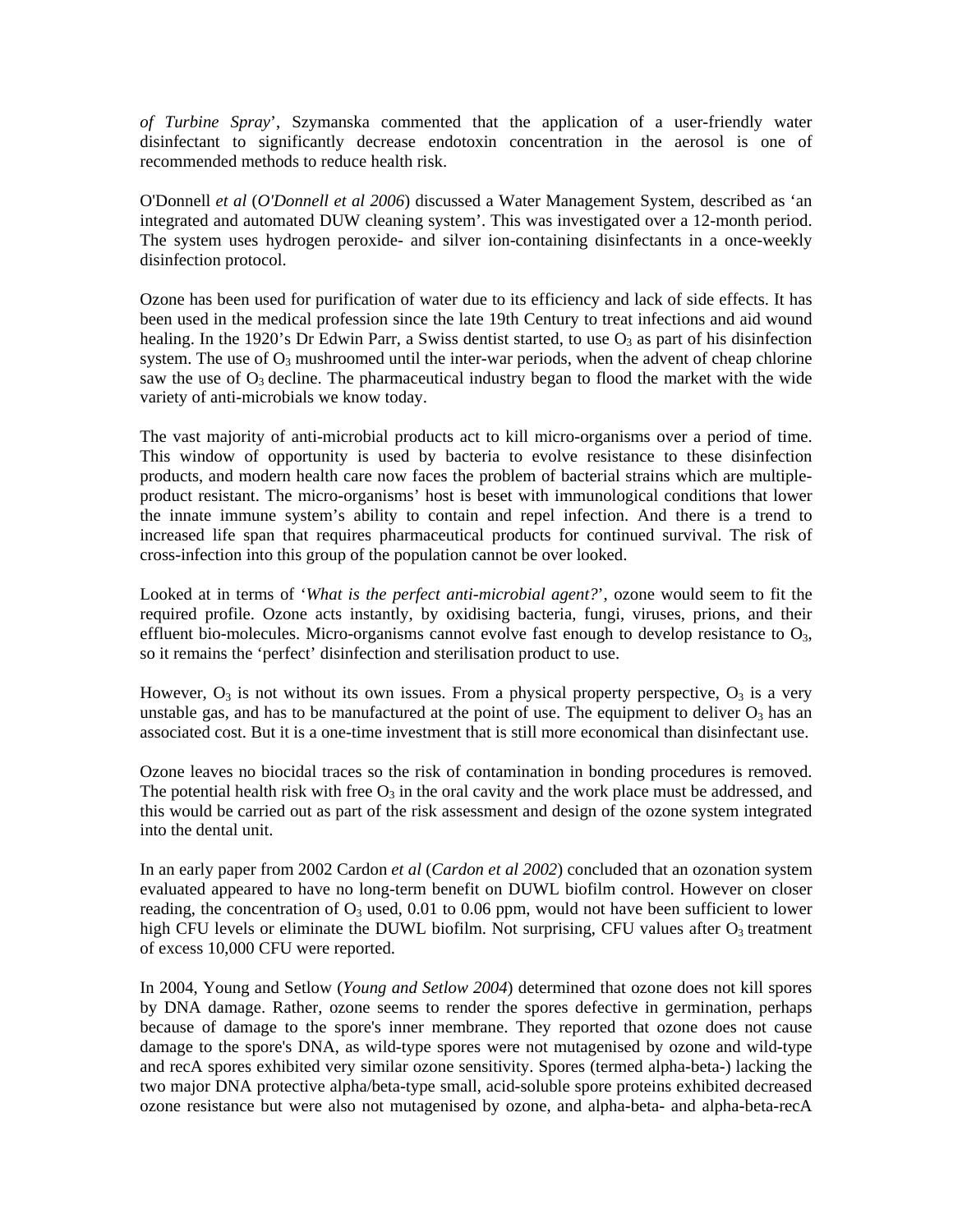spores exhibited identical ozone sensitivity. Killing of spores by ozone was greatly increased if spores were chemically decoated or carried a mutation in a gene encoding a protein essential for assembly of the spore coat.

Young and Setlow also reported that ozone-killed spores did not germinate with either nutrients or  $Ca(2+)$ -DPA and could not be recovered by lysozyme treatment. These workers concluded the major factor in spore resistance to sterilisation agents appears to be the spore coat. Spore killing by ozone seems to render the spores defective in germination, perhaps because of damage to the spore's inner membrane.

This study underlines that concerns that ozone may cause mutations in cells may be unfounded, despite the production of radicals in water and fluids.

Al Shorman *et al* (*Al Shorman et al 2002*) used  $O_3$  at a concentration of 2100 ppm bubbled into 1 litre of water over a 10-minute time period.  $O_3$  formed from dry air resulted in a bacterial then to 0 CFU/ml after the second application onwards. The authors commented on how low the concentration could be lowered and retain efficacy. Puttaiah and Lin (Puttaiah and Lin 2006) in reduction from 5.2\*103 CFU/ml before treatment to 300 CFU/ml after the first  $O_3$  application and an IADR abstract published in 2006 used 0.8 ppm of ozonated water as irrigant. At the end of week four all Units showed counts  $> 500$  cfu/mL. They concluded that an initial cleaning with 60 ppm ClO2 and use of 0.8 ppm  $O_3$  mixed in water as irrigant controlled contamination up to 30 days.

was 2.3 x 104 and 3.4 x 104 CFU/mL after 1 and 2 weeks of installation. After the first  $O_3$ treatment the TVC was reduced to 60 CFU/mL and rose to 3.9 x 104 CFU/mL after a week with In a follow-up study in 2003, Al Shorman *et al* (*Al Shorman et al 2003*) compared hydrogen peroxide and  $O_3$  DUWL decontamination. Hydrogen peroxide continuously produced water with a Total Viability Count (TVC) of less than 100 CFU/mL. The TVC of water from the control unit few Pseudomonas colonies. After two weeks, TVC was 2.8 x 103CFU/mL CFU/mL and became 0 CFU/mL after the treatment. Repeated sampling of the unit for 9 weeks showed 0 CFU/mL. Flushing with water could not maintain a CFU or TVC value within acceptable potable water standards (200 CFU).

spectroscopy was used to determine the nature and extent of the oxidation of biomolecules present in carious dentine, plaque and saliva. Experimental samples were treated with ozonated (2 In 2007, Shenberg *et al* (*Shenberg et al 2007*) showed ozone is extremely reactive towards selected carious dentine biomolecules, and such reactions are likely to be of relevance to its reported microbiocidal activity. High resolution proton (1H) nuclear magnetic resonance (NMR) ppm) water These results mirrored previous studies (*Holmes 2003* and *Holmes 2003*) where ozonated water showed marked reductions in volatile sulphur compounds. In these earlier studies, the Halimeter, a volatile sulphur detection system, was used. In the Shenberg 1H NMR study, ozone was shown to attack:

- a-D-glucose, giving rise to formate as it's by-product
- pyruvate with acetate and CO2 via an oxidative decarboxylation process
- transformed to their corresponding primary oxidation products, cystine and methionine sulphoxide respectively • amino acid volatile sulphur compound precursors cysteine and methionine were oxidatively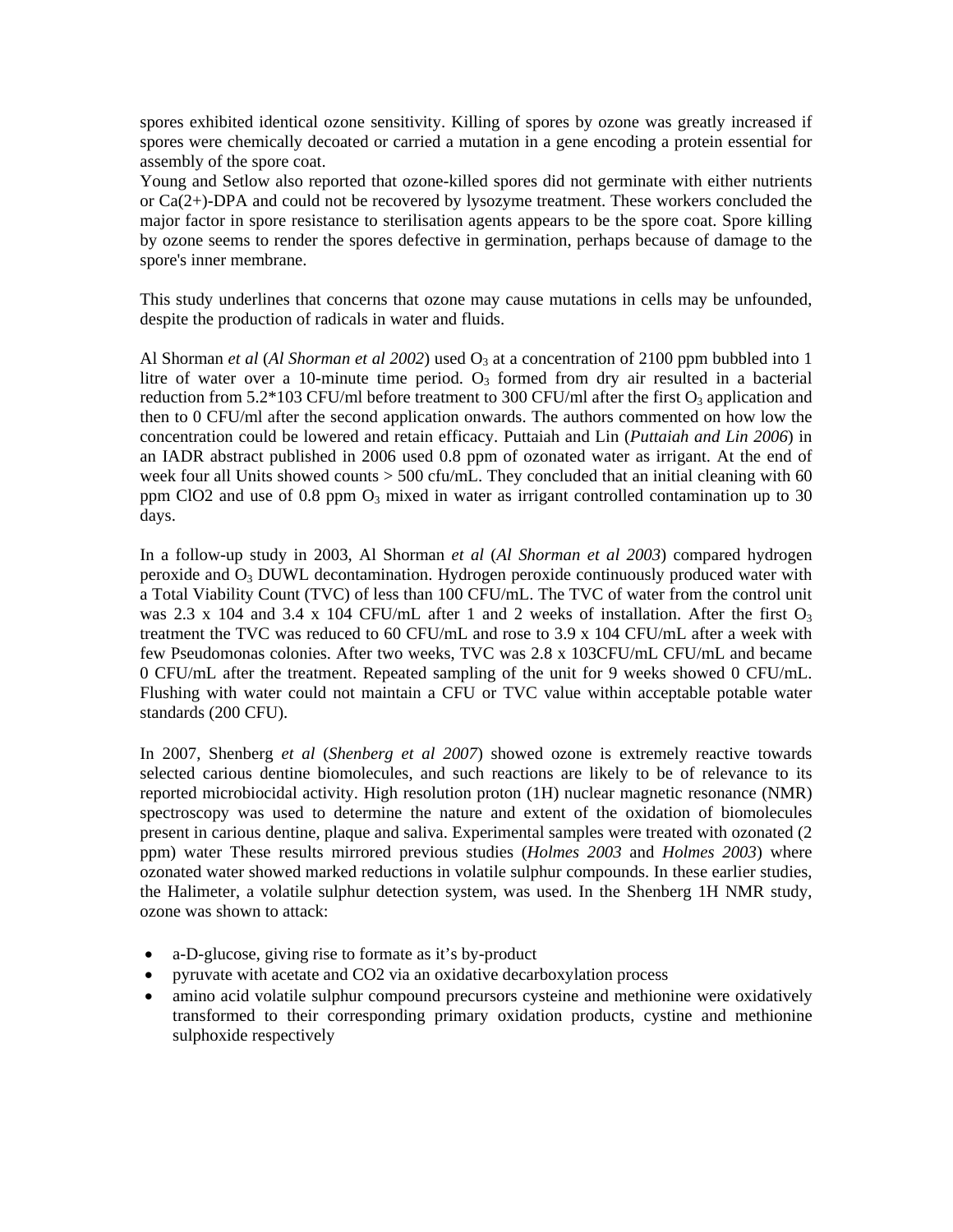These results are similar to the published 1H NMR studies from previous years where carious tissue samples were treated with ozone. The Shenberg study shows that ozone dissolved in water has the ability to denature bio-molecules seen in active decay and also found in oral saliva.

# **Summary of this Paper Review.**

1. Manufacturers should be invited to design dental units that incorporate automated devices to disinfect DUWL's between patients with minimal effort by dental staff (Montebugnoli *et al* 2004).

statistically significant reduction in planktonic bacteria at each time interval compared to the baseline and between each successive time interval (Cobb et al 2002). However, the level of 2. After four minutes of continuous flushing, all waterlines still harboured CFU levels that exceed current ADA recommendations. It is concluded that water flushing of DUWL's produced a CFU's after four minutes of continuous water flushing still exceeds the current ADA and European recommendations for acceptable levels of micro-organisms.

approaches and technologies should be developed and tested. If approved by the appropriate agencies, they will offer even more preventive choices. It is fortunate that there are multiple 3. Choices are available for preventing and controlling waterline contamination, but some of them require a substantial commitment by personnel charged with maintenance of the waterlines. Other options available, but currently each protocol requires a serious commitment for follow-through (*Molinari 1999*).

compromised patients (*Putnins et al 2001*, *Porteous et al 2004*). 4. Dental practitioners need to understand the limitations of available DUWL treatments, and to consider the use of sterile water for non-surgical, as well as surgical, treatment of immuno-

sterilisation which is a very different approach to dental unit care. Ozonated water exceeds all current standards for water quality in DUWL's at high enough concentrations. 5. The use of ozone as the method of disinfection would offer the best solution as part of an integrated approach to dental care. Indeed,  $O_3$  would seem to offer the opportunity of unit

# **Conclusion.**

Studies from Europe (*Abu-Salem et al 2003: Baysan and Lynch 2001: Holmes 2003: Holmes and Lynch*, 2003) have shown conclusively that the use of  $O_3$  in dental care is effective as a nondestructive method to manage decay and its destructive effects. The use of  $O_3$  has been shown to be the ideal way to manage anxiety of patients - young and old - and their carers (*Dahnhardt et al, 2003: Domingo et al, 2004*).

*Holmes, 2004: Johnson et al, 2003*) and raises the practice income. In Endodontics, O<sub>3</sub> is ffective against Enterococcus faecalis (*Chang et al, 2003, Nagayoshi, Fukuizumi et al, 2004*) e The effects of O<sub>3</sub> reduce tooth destruction in routine preparation (*Clifford, 2004: Holmes, 2004: Holmes and Lynch, 2004)* and  $O_3$  reduces the time and the cost of dental care (*Domingo and* which is implicated in endodontic treatment failure.  $O_3$  does not interfere with dental material bond strengths, and there is evidence that it increases material retention (*Abu-Naba'a et al 2004, Campbell et al 2003*).

employment for medical, dental & veterinary purposes. This statement has been echoed by Bocci (*Bocci 1994*) has emphasised that the potential toxicity of  $O<sub>3</sub>$  should not preclude its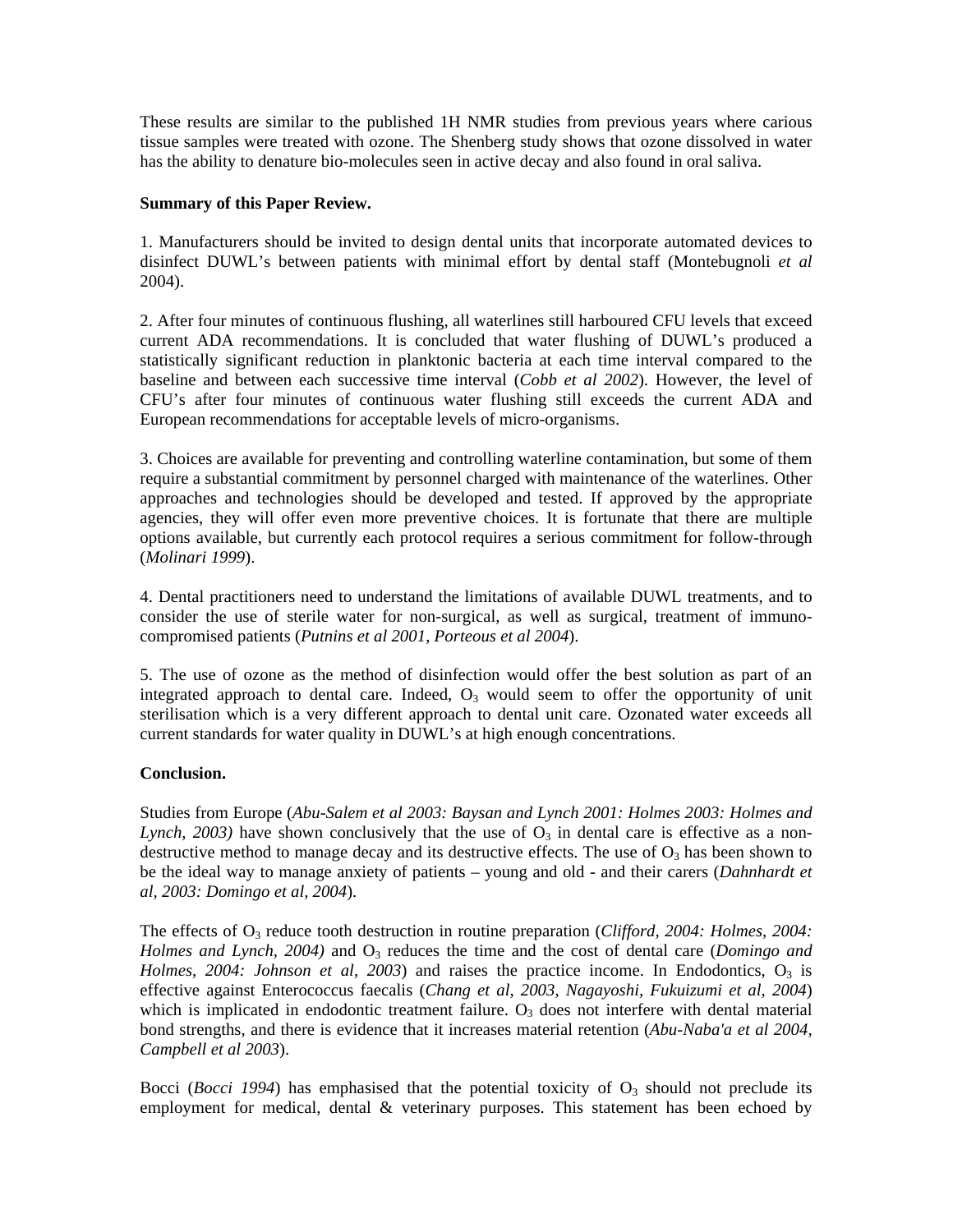thousands of health professionals who use ozone in clinical practices around the world, and millions of patients that have been treated. The results of these studies show that ozone reduces the necessity for filling materials of unknown long-term potential toxicity.

current standards for water quality in DUWL's at high enough concentrations. The use of ozone as the method of disinfection would offer the best solution as part of an integrated approach to dental care. Indeed,  $O_3$  would seem to offer the opportunity of unit sterilisation which is a very different approach to dental unit care. Ozonated water exceeds all

the human cell, mitochondria, are known remnants from a past symbiotic relationship with bacteria. Should mankind be surprised that we also have mutated in other areas at a cellular level? As part of a dental treatment unit, ozone can easily be integrated into routine dental care. Some detractors have tried to suggest that the regular usage of ozone could cause mutations in human cells. But what if mankind as we understand him/her now *is* that mutation? The energy houses of

In 2004, Young and Setlow (*Young & Setlow 2004*) determined that ozone does not kill spores by DNA damage. Rather, ozone seems to render the spores defective in germination, perhaps because of damage to the spore's inner membrane.

Young and Setlow's published research reported that ozone does not cause damage to the spore's protective alpha/beta-type small, acid-soluble spore proteins exhibited decreased ozone resistance but were also not mutagenised by ozone, and alpha-beta- and alpha-beta-recA spores exhibited DNA, as wild-type spores were not mutagenised by ozone and wild-type and recA spores exhibited very similar ozone sensitivity. Spores (termed alpha-beta-) lacking the two major DNA identical ozone sensitivity. Killing of spores by ozone was greatly increased if spores were chemically decoated or carried a mutation in a gene encoding a protein essential for assembly of the spore coat.

by ozone seems to render the spores defective in germination, perhaps because of damage to the spore's inner membrane. Young and Setlow also reported that ozone-killed spores did not germinate with either nutrients or Ca(2+)-DPA and could not be recovered by lysozyme treatment. These workers concluded the major factor in spore resistance to sterilisation agents appears to be the spore coat. Spore killing

lines and the reduction of the potential for cross infection. The Young and Setlow study would seem to suggest concerns that ozone may cause mutations in cellular DNA may be unfounded, despite the production by ozone of radicals in water and fluids. This study also demonstrates the important role ozone plays in the sterilisation of water, fluid

Onouchi in 1965 (*Onouchi 1965*) examined the bactericidal action of aqueous solution of O<sub>3</sub> in dentistry. The referenced research for the dental use of ozonated fluids date back to the 1950's. Wuhrmann and Meyrath examined the bactericidal effect of aqueous ozone solutions (*Wuhrmann and Meyrath 1955*), effectively repeating the observations of Dr Edwin Fisch in 1932. In the 1960's.

work of Vestergard (*Vestergard 1994*) who was looking at establishing and maintaining pathogen free conditions in aqueous solutions using ozone. Vestergard's paper examined the use of ozone in space applications for the elimination of pathogens using ozone. Vestergard's area of research The research into ozonated fluids have examined the effects of drinking ozonated water on gut infections (*vanden Bossche et al 1994*), and Khadre and Yousef (*Khadre and Yousef 2001*) examined the sporicidal action of ozone and hydrogen peroxide. This study built on the earlier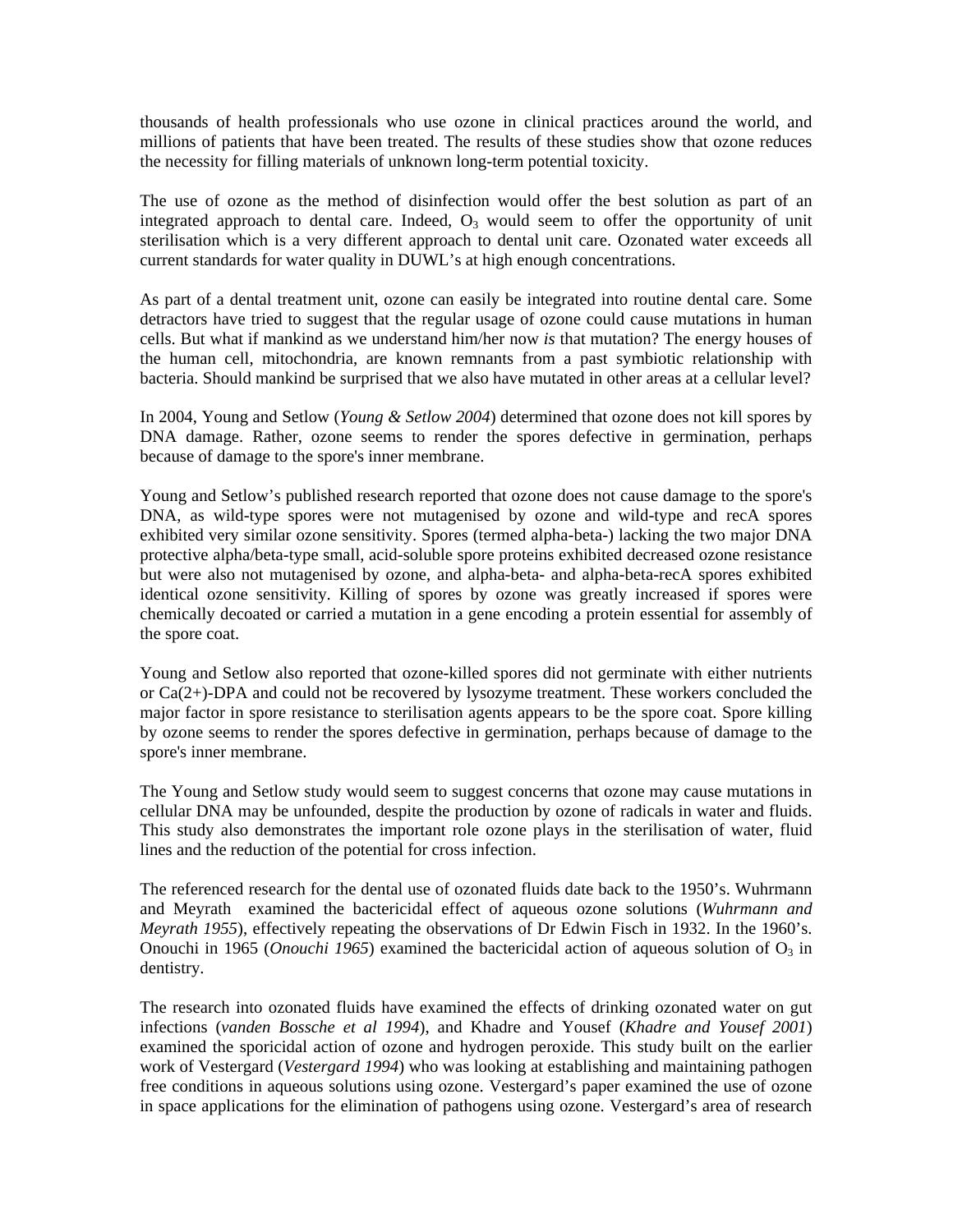was creating pathogen free conditions in aqueous solutions containing organic matter. This research, although concerned with hydroponic agricultural systems, can be carried into general potable water studies and water distribution networks, including DUWL's.

Studies to look at increasing the solubility of ozone in fluids have identified that the use of ultrasonics (*Zhang et al 2007*) increases ozone solubility, and allows the use of less powerful ozone generators.

Dental researchers have started to examine the effects of ozonated fluids in periodontal disease. Huth *et al* in two papers in 2006 and 2007 (*Huth et al 2006, Huth et al 2007*) examined the effect excellent anti-microbial effect. of ozone on periodontal tissues. The 2007 paper compared traditional periodontal anti-microbial products with the use of ozonated water. Both papers concluded that ozonated water has an

teeth, was inhibited following incubation with ozonized medium. The Huth 2007 study establishes a condition under which aqueous ozone exerts inhibitory effects on the NF-kappaB Huth *et al* (*Huth et al 2007*) in their later paper examined the effect of ozone on the influence on the host immune response. These researchers chose the NF-kappaB system, a paradigm for inflammation-associated signaling/transcription. Their results showed that that NF-kappaB activity in oral cells in periodontal ligament tissue from root surfaces of periodontally damaged system, suggesting that it has an anti-inflammatory capacity (*Huth et al 2007*). The use of ozonated water in dental ultrasonic systems, such as scalers, sonic preparation systems (KaVo Sonic-Sys, KaVo GmbH, Germany) and air abraision systems would seem to be supported by Zhang *et al* 2007, Huth *et al* 2006 and Huth *et al* 2007.

course of antibiotics may need to be informed that the use of ozonated water inactivates ntibacterial agents (*Dodd et al 2006*) and in particular amoxicillin (*Andreozzi et al 2005*), a There are many benefits to drinking ozonated water, to control oral hygiene and as a source of sterile water. However, patients should also be informed that there is an interaction of aqueous ozone with anti-microbials. This research has been published, illustrating the importance of potential interactions of dissolved ozone and prescribed anti-microbials. Patients who are taking a progesterone (*Barron et al 2006*) and tetracycline (*Dalmázio et al 2007*). For concern to dentists is that ozone may inactivate the anti-microbial effects of triclosan (*Suarez et al 2007*).

A current topic of debate in dental material science and long term potential effects, are endocrine disruptors found in resin-based dental restorative materials. Deborde *et al* (*Deborde et al 2005*) showed endocrine disruptors were destroyed by ozonated water. This paper potentially points towards a pathway to remove these chemicals from the body system after placement of 'modern' tooth-coloured or 'white' fillings.

#### **References:**

treated Occlusal Caries. IADR Abstract 2003, 2004 **Abu-Naba'a L, Al Shorman H, Lynch E.** 6-months Fissure Sealant Retention Over Ozone-

Abu-Salem OT, Marashdeh MM, Lynch E. Ozone Efficacy in Treatment of Occlusal Caries in Primary Teeth. IADR Abstract 2003

the dental unit waterline systems of teaching clinics. Int J Dent Hyg.  $2007$  Feb:  $5(1)$ :  $36-44$ . **Al-Hiyasat A, Ma'ayeh S, Hindiyeh M, Khader Y.** The presence of Pseudomonas aeruginosa in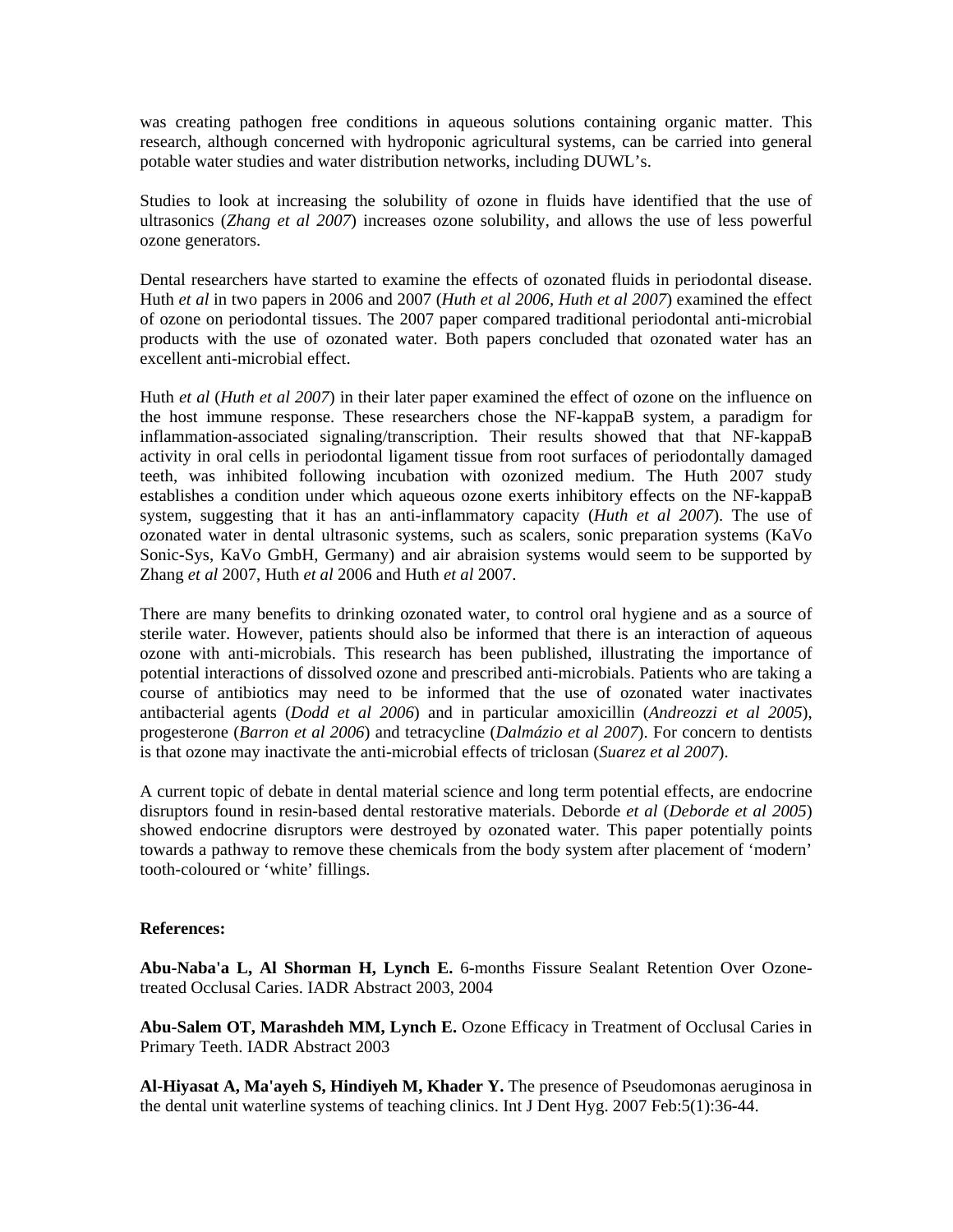**Al Shorman H, Abu-Naba'a L, Coulter WA, Lynch E.** Ozone, An Effective Treatment For Dental Unit Water Lines. IADR Abstract 0711 2002.

**Al Shorman H, Abu-Naba'a L, Coulter WA, Lynch E.** Primary Colonization of DUWL by P. aeruginosa and its Eradication by Ozone IADR Abstract 2183, 2003.

**Barbeau J.** Waterborne biofilms and dentistry: the changing face of infection control. J Can Dent Assoc. 2000 Nov:66(10):539-41.

**Barbeau J, Nadeau C.** Dental unit waterline microbiology: a cautionary tale. J Can Dent Assoc. 1997 Nov:63(10):775-9.

**Baysan A, Lynch E.** Management of root caries using ozone in-vivo. Journal of Dental Research 2001: 80:37

**Bocci V.** Autohaemotherapy after treatment of blood with ozone, a reappraisal. Int Med Res 1994: 22: 131-144.

viruses provide evidence that infectious titer reduction is triggered by alterations to viral colloidal properties. Microbiol Res. 1994 Nov; 149(4): 351-70. **van den Bossche G, Wustmann U, Krietemeyer S.** Ozone disinfection dynamics of enteric

Campbell D, Hussey D, Cunningham L, Lynch E. Effect of Ozone on Surface Hardness of Restorative Materials. IADR Abstract 2003.

 to control DUWL biofilm. IADR Abstract 0714, 2002 **Cardon BE, Eleazer PD, Miller RD, Staat RH.** Low concentration ozone treatment insufficient

**Chang H, Fulton C, Lynch E.** Antimicrobial Efficacy of Ozone on Enterococcus faecalis. IADR Abstract 2003.

**Clifford C**. Reversal of Caries Using Airbrasion and Ozone- Nine Month Results. IADR Abstract 2004

does time-dependent dental unit waterline flushing affect planktonic bacteria levels? J Dent Educ. 2002 Apr:66(4):549-55 **Cobb CM, Martel CR, McKnight SA 3rd, Pasley-Mowry C, Ferguson BL, Williams K.** How

Dahnhardt JE, Jaeggi T, Scheidegger N, Kellerhoff N, Francescut P, Lussi A. Treating Caries in Anxious Children with Ozone: Parents' Attitudes after the First Session. IADR Abstract 2003

Domingo H, Abu-Naba'a L, Al Shorman H, Holmes J, Marshdeh MM, Abu-Salem AT, Freeman R, Lynch E. Reducing Barriers to Care in Patients Managed with Ozone. IADR Abstract 2004.

Domingo H, Holmes J. Reduction in treatment time with combined air abrasion and ozone compared to traditional 'Drill & Fill'. IADR abstract 2004.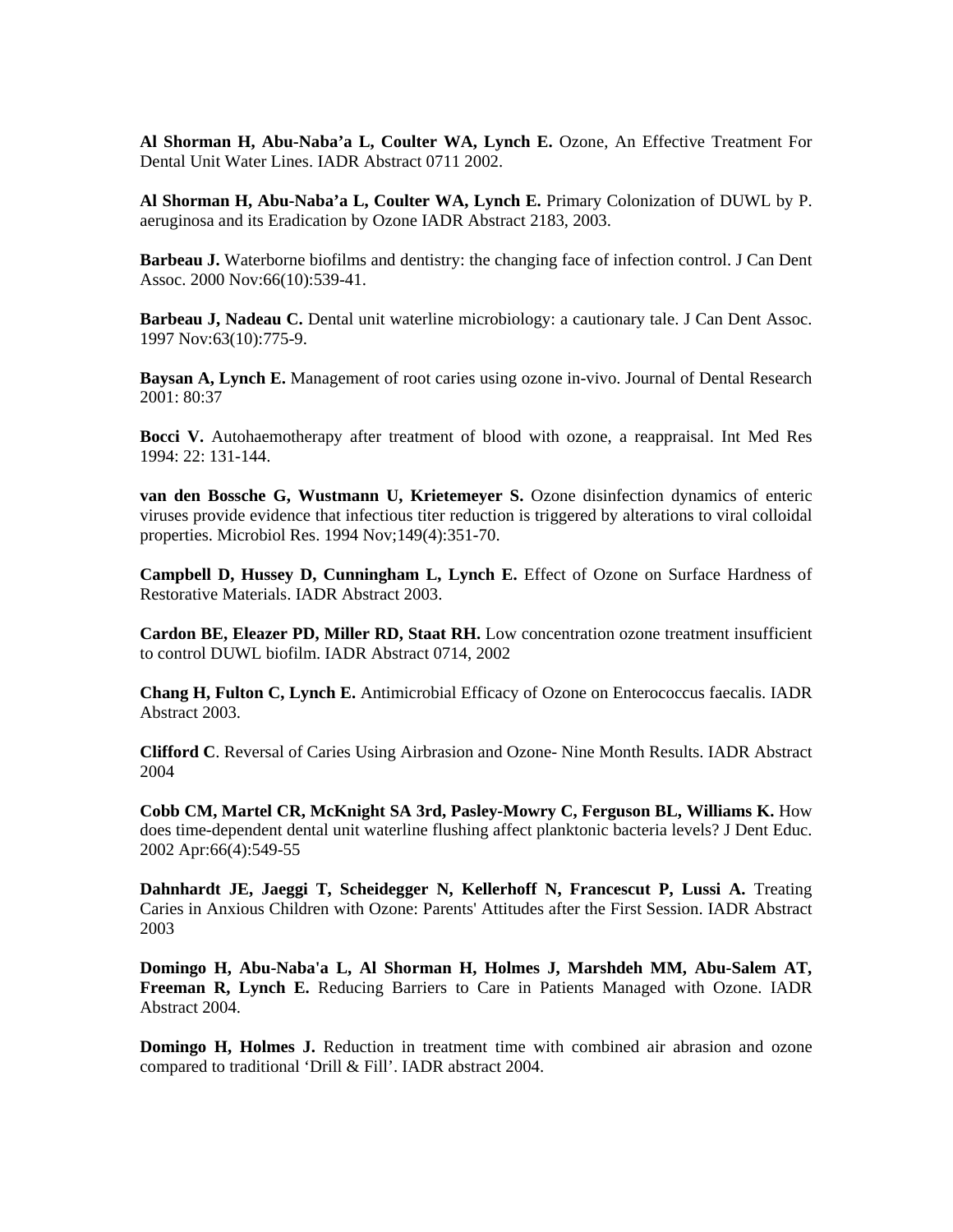**von Fraunhofer JA, Kelley JI, DePaola LG, Meiller TF.** Effect of a dental unit waterline treatment solution on composite-dentin shear bond strengths. J Clin Dent. 2004:15(1):28-32.

**Holmes J.** Clinical reversal of root caries using ozone, double-blind, randomised, controlled 18 month trial. Gerodontol 2003: 20 (2): 106-14.

Holmes J. Management of Volatile Sulphur Compounds with Ozone, ISBOR Abstract 2003

Holmes J. The use of Ozonated Water as a Mouth Rinse to Reduce Bad Breath IADR Abstract 2003

Holmes J. Restoration of ART and Ozone treated primary root carious lesions. IADR Abstract 2004.

Holmes J. Ozone Information for Clinicians. Pub No 69 Studio. 2007.

Holmes J, Lynch E. Arresting Occlusal Fissure Caries Using Ozone. IADR Abstract 2003.

Abstract 2004 **Holmes J, Lynch E.** Reversal of Occlusal Caries using Air Abrasion, Ozone, and Sealing. IADR

Johnson N, Johnson J, Lynch E. Cost Benefit Assessment of a Novel Ozone Delivery System vs. Conventional Treatment. IADR Abstract 2003.

**hadre, Yousef AE.** Sporicidal action of ozone and hydrogen peroxide: a comparative study. Int **K** J Food Microbiol. 2001 Dec 30;71(2-3):131-8.

**night JS, Davis SB, McRoberts JG.** The effect of a dental unit waterline treatment regimen on **K** the shear bond strength of resin-based composite. J Am Dent Assoc. 2001 May:132(5):615-9

**ohno S, Kawata T, Kaku M, Fuita T, Tsutsui K, Ohtani J, Tenjo K, Motokawa M, Tohma K** dental unit waterline. Jpn J Infect Dis. 2004 Apr:57(2):52-4 **Y, Shigekawa M, Kamata H, Tanne K.** Bactericidal effects of acidic electrolyzed water on the

**Molinari JA.** Dental unit water contamination. Compend Contin Educ Dent. 1999 Apr:20(4):358-62

**Montebugnoli L, Sambri V, Cavrini F, Marangoni A, Testarelli L, Dolci G.** Detection of DNA from periodontal pathogenic bacteria in biofilm obtained from waterlines in dental units. New Microbiol. 2004 Oct:27(4):391-7.

of dental water quality management procedures. J Am Dent Assoc. 1997 Sep:128(9):1235-43. **Murdoch-Kinch CA, Andrews NL, Atwan S, Jude R, Gleason MJ, Molinari JA.** Comparison

**Nagayoshi M, Fukuizumi T, Kitamura C, Yano J, Terashita M, Nishihara T.** Efficacy of ozone on survival and permeability of oral micro-organisms. Oral Microbiol Immunol. 2004 Aug:19(4):240-6.

**Nagayoshi M, Kitamura C, Fukuizumi T, Nishihara T, Terashita M.** Antimicrobial effect of ozonated water on bacteria invading dentinal tubules. J Endod. 2004 Nov:30(11):778-81.